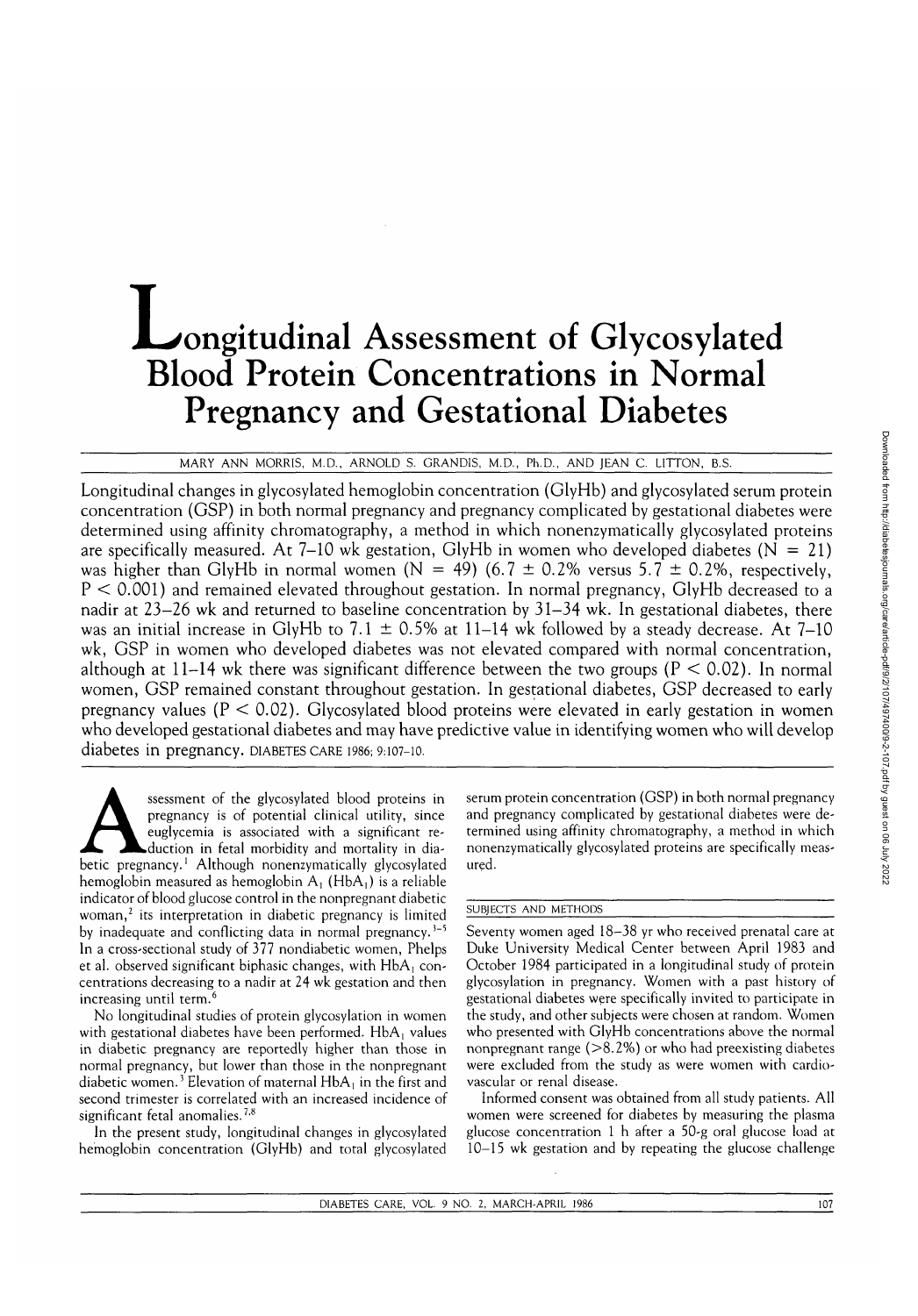screen after 23 wk gestation. Women whose plasma glucose screen was >134 mg/dl or who demonstrated glycosuria or excessive weight gain were evaluated by a 100-g oral glucose tolerance test (OGTT). Gestational diabetes was diagnosed if two or more values exceeded the criteria of the National Diabetes Data Group: fasting, 105 mg/dl; 1 h, 190 mg/dl; 2 h, 165 mg/dl; and 3 h, 145 mg/dl. $^9$  Twenty-one women developed gestational diabetes and 49 remained normal.

All women were enrolled before 15 wk gestation. Fifteen normal women and six women who developed gestational diabetes were enrolled before 11 wk. In 10 women, diabetes was treated with diet therapy alone. In 11 women, diet therapy was supplemented with insulin therapy when fasting plasma glucose concentration was repeatedly >105 mg/dl. Treatment was begun when gestational diabetes was diagnosed by OGTT; therefore, most women were studied several weeks before therapy. Subjects were studied at intervals of 4 wk, at which time GlyHb and GSP concentrations were determined. In all subjects with gestational diabetes, glucose tolerance or postprandial glucose concentrations returned to normal by 6 wk postpartum.

GlyHb was measured by affinity chromatography<sup>10</sup> using a modification of GlycoTest (Pierce Chemicals, Rockford, Illinois), and the mean normal nonpregnant value was 6.4  $\pm$  0.2%. Intraassay variation was 3.6% and interassay variation was 6.4%. Blood was collected in tubes containing EDTA and red cells were packed by centrifugation at  $1500 \times g$ . The packed cells were hemolyzed with water and stored at — 70°C for 4-10 days before assay. Glycosylated and nonglycosylated hemoglobins were separated by chromatography



FIG. 1. Longitudinal assessment *of* GtyHb in *pregnancy {mean ±* SEM). *Nondiabetic women* (N = *49) are designated* • *and women who developed gestational diabetes*  $(N = 21)$  *are designated*  $\circ$ . The dashed line *connecting the 7-10- and ll-14-wk data points indicates the smaller sample size at 7-10 wk (15 nondiabetic women and* 6 *women who developed diabetes).*



FIG. 2. Longitudinal assessment of GSP in pregnancy (mean  $\pm$  SEM). *Nondiabetic women (N* = 49) *are designated* • *and women who developed gestational diabetes (N* = *21) are designated O. The dashed line connecting the 7-10- and ll-14-wk data points indicates the smaller sample size at 7—10 wk (15 nondiabetic women and* 6 *women who developed diabetes).*

on columns of 0.5-ml bed volume packed with immobilized m-aminophenylboronic acid on a support of crosslinked 6% agarose. Nonglycosylated hemoglobin was eluted in a 0.25 M ammonium acetate, 0.5 M magnesium chloride buffer (pH 8.0), and glycosylated hemoglobin in a 0.2 M sorbitol, 0.1 M tris buffer (pH 8.5). To standardize the GlyHb assay, frozen aliquots of hemolysates with GlyHb concentrations of 2.7%, 5.2%, 7.0%, and 12% (which were stable through the 18 mo study period) were employed. GSP was measured by affinity chromatography using GlycoGel (Pierce). Using this method, the mean normal nonpregnant GSP was  $3.6 \pm 0.2\%$ . Intraassay variation was 4.1% and interassay variation was 6.4%. To standardize the assay, sera with GSP concentrations of 2.0%, 4.2%, 6.5%, and 9.0% were used. Statistical analyses were made by Student's paired and nonpaired t-tests. Results are presented as  $\pm$ SEM.<sup>11</sup>

#### **RESULTS**

GlyHb was determined longitudinally in all women as shown in Figure 1. At 7-10 wk gestation, GlyHb in normal women was 5.7  $\pm$  0.2%. In women who developed gestational diabetes, GlyHb was significantly increased to  $6.7 \pm 0.2\%$  $(P < 0.001)$  and remained significantly elevated throughout gestation compared with normal values ( $P < 0.001$  at 11– 14, 15-18, 19-22, 23-26, 27-30, 31-34, and 35-38 wk).

In normal pregnancy, GlyHb decreased progressively from the 11–14-wk value, reaching a nadir of  $5.2 \pm 0.1\%$  at 23– 26 wk ( $P < 0.001$ ). It returned to baseline concentration  $(5.6 \pm 0.2\%)$  by 31–34 wk gestation.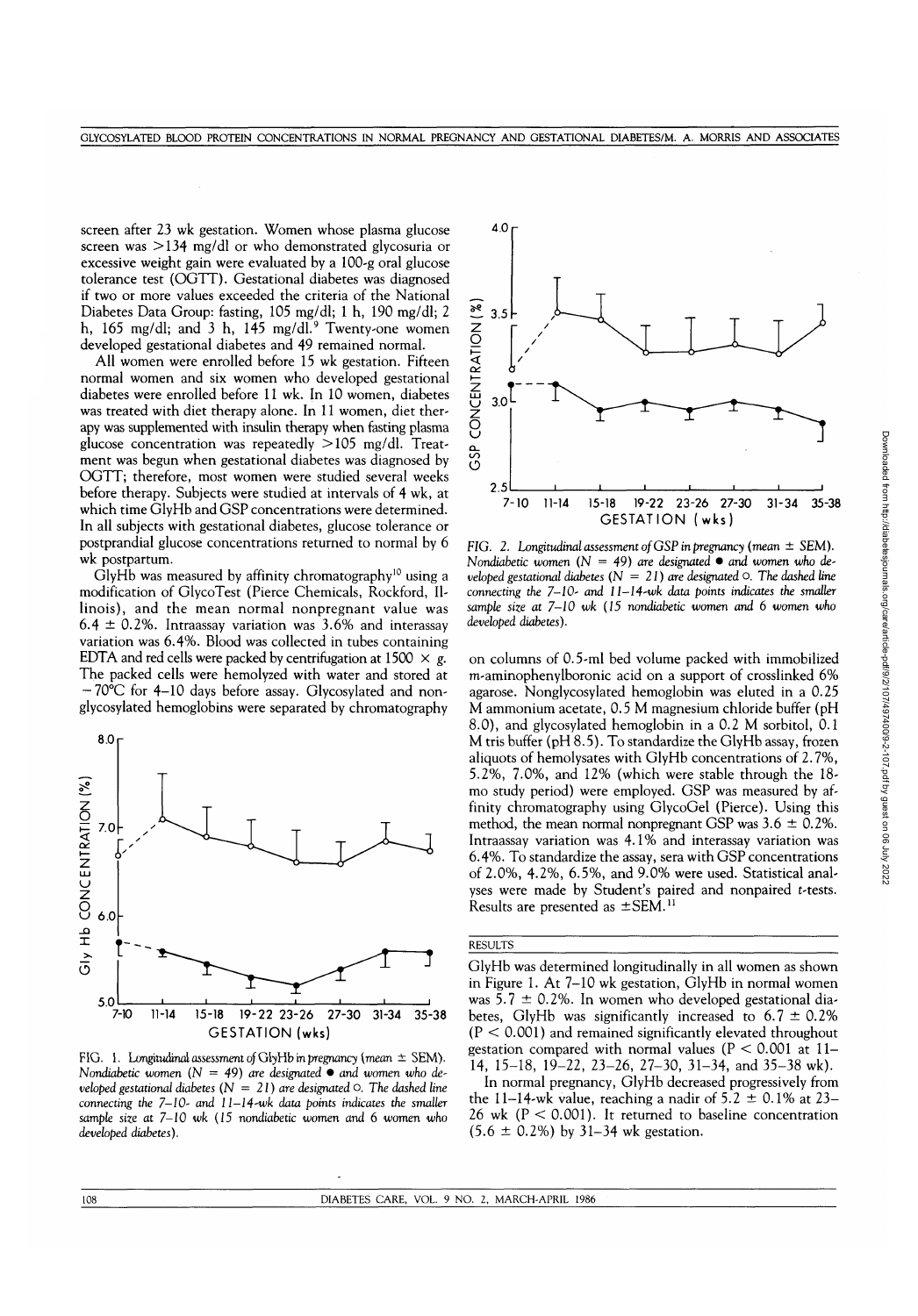Downloaded from http://diabetesjournals.org/care/article-pdf/9/2/107/497400/9-2-107.pdf by guest on 06 July 2022 Downloaded from http://diabetesjournals.org/care/article-pdf/9/2/107/497400/9-2-107.pdf by guest on 06 July 2022

In gestational diabetes, there was an initial increase in GlyHb to  $7.1 \pm 0.5\%$  at 11–14 wk gestation, which was significant in the six women studied at both 7-10 wk and 11-14 wk ( $P < 0.01$ , paired *t*-test). After the initial increase, GlyHb decreased steadily to  $6.6 \pm 0.4\%$  at 23–26 wk, there was no further change through 35-38 wk.

As shown in Figure 2, the concentration of total glycosylated serum proteins at 7-10 wk gestation was  $3.1 \pm 0.1\%$ in normal women and  $3.2 \pm 0.3\%$  in women who developed gestational diabetes (NS). At 11-14 wk, GSP in women who developed gestational diabetes was elevated compared with values in normal women  $(3.5 \pm 0.2\%$  versus  $3.1 \pm 0.1\%$ , respectively,  $P < 0.02$ ).

In normal women, GSP remained constant throughout gestation. In women who developed gestational diabetes, concentrations in midgestation were decreased from values at 11— 14 wk (P < 0.02 at 19-22 wk, 23-26 wk, 27-30 wk, and  $31-34$  wk, paired t-test).

## **DISCUSSION**

DISCUSSION<br>
In the present study, concentrations of GlyHb and GSP<br>
were determined at 4-wk intervals throughout gestation<br>
in 21 women who developed gestational diabetes and<br>
compared with values in 49 nondiabetic control n the present study, concentrations of GlyHb and GSP were determined at 4-wk intervals throughout gestation in 21 women who developed gestational diabetes and compared with values in 49 nondiabetic control women. longitudinally in gestational diabetic women and of GSP concentrations throughout pregnancy.

GlyHb concentration in nondiabetic women decreases until midpregnancy and subsequently increases to early pregnancy values by 34–38 wk, consistent with changes in  $HbA_{1c}$ noted by Phelps et al.<sup>6</sup> Other investigators have reported that HbA<sub>1c</sub> does not vary with the stage of gestation<sup>12</sup> or decreases sequentially from 12 to 40 wk.<sup>5</sup> However, these studies were done by ion-exchange chromatography, a technique of limited sensitivity as hemoglobin F co-elutes with  $HbA_1$  and changes in temperature and pH affect assay results.

GlyHb in women who develop gestational diabetes is elevated by 7-10 wk gestation and remains elevated throughout pregnancy. By 7-10 wk, GlyHb is already increasing in women who develop gestational diabetes and decreasing in nondiabetic women. In gestational diabetes, GlyHb increases or remains constant in all patients before the onset of therapy. Peak concentrations are reached by 11-14 wk followed by decreases until 23-26 wk. This decrease is due in part to therapeutic intervention started once the diagnosis of gestational diabetes has been established. Whereas increased  $HbA<sub>1</sub>$  has been previously reported in 25 diabetic women in the first trimester, only 1 of these women had gestational diabetes.<sup>13</sup>

GSP concentrations, which remain constant throughout gestation in normal women, are not consistently elevated in women who develop gestational diabetes. In nonpregnant subjects, GSP is less sensitive in predicting glucose intolerance than is GlyHb,  $^{14}$  possibly because it reflects blood glucose regulation over a shorter period of time; therefore, GSP may not be as effective as GlyHb in detecting minor changes in blood glucose concentrations in pregnancy.

In conclusion, glycosylated blood proteins are elevated in early gestation in women who develop gestational diabetes and may have predictive value in identifying those women who will develop gestational diabetes. Longitudinal changes of GlyHb and GSP in pregnancy are a reflection of changes in blood glucose concentrations. The finding of increased GlyHb by 7-10 wk in women who develop gestational diabetes suggests that GlyHb-in pregnancy, as in the nonpregnant state, reflects glycemia over approximately a 4-wk period. In interpreting GlyHb or GSP in pregnancy, it is necessary that a discrete gestational interval be specified. The current study provides normative data for GlyHb and GSP in both normal pregnancy and pregnancy complicated by gestational diabetes.

ACKNOWLEDGMENTS: The authors thank Leigh Preddy for technical assistance and Gayle Kerr for secretarial assistance.

This work was supported by a research grant from the NIH (AM26996).

**From the Departments of Pediatrics and Obstetrics and Gynecology, Duke University Medical Center, Durham, North Carolina.**

**Address reprint requests to Mary Ann Morris, M.D., Duke University Medical Center, Box 3080, Durham, North Carolina 27710.**

## REFERENCES

1 Jovanovic, L., Druzin, M., and Peterson, C. M.: Effect of euglycemia on the outcome of pregnancy in insulin-dependent women as compared with normal control subjects. Am. J. Med. 1981; 71:921- 26.

<sup>2</sup> Jovanovic, L., and Peterson, C. M.: The clinical utility of glycosylated hemoglobin. Am. J. Med. 1981; 70:331-38.

 Schwartz, H. C., King, K. C., Schwartz, A. L., Edmunds, D., and Schwartz, R.: Effects of pregnancy on hemoglobin  $A_{1c}$  in normal, gestational diabetic, and diabetic women. Diabetes 1976; 25:1118- 22.

4 Lind, T., and Cheyne, G. A.: Effect of normal pregnancy upon the glycosylated haemoglobins. Br. J. Obstet. Gynecol. 1979; 86:210- 13.

<sup>5</sup> Hanson, U., Hagenfeldt, L., and Hagenfeldt, K.: Glycosylated hemoglobins in normal pregnancy: sequential change and relation to birth weight. Obstet. Gynecol. 1983; 62:741-44.

 Phelps, R. L., Honig, G., Green, D., Metzger, B., Frederiksen, M., and Frienkel, N.: Biphasic changes in hemoglobin  $A_{1c}$  concentrations during normal human pregnancy. Am. J. Obstet. Gynecol. 1983; 147:651-53.

<sup>7</sup> Ylinen, K., Raivo, K., and Teramo, K.: Hemoglobin  $A_{1c}$  predicts the prenatal outcome in insulin-dependent pregnancies. Br. J. Obstet. Gynecol. 1981; 88:961-67. <sup>8</sup>

 Miller, E., Hare, J. W., Cloherty, J. P., Dunn, P. J., Gleason, R. E., Soeldner, J. S., and Kitzmiller, J. L.: Elevated maternal hemoglobin  $A_{1c}$  in early pregnancy and major congenital anomalies